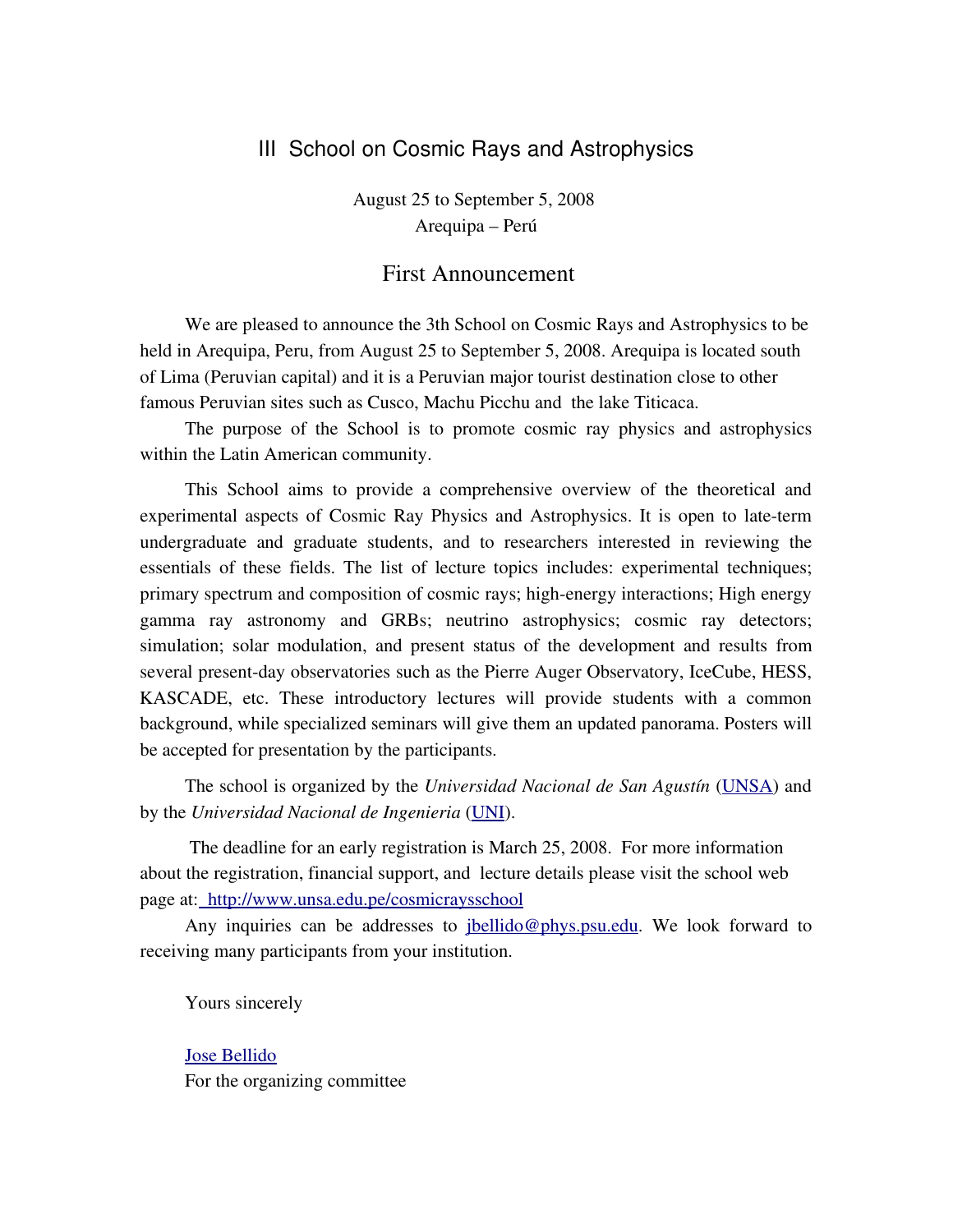# Lecturers:

| <b>Name</b>             | <b>Institution</b>                              | <b>Lecture</b>                                                                            |
|-------------------------|-------------------------------------------------|-------------------------------------------------------------------------------------------|
| Pasquale Blasi          | National Institute for<br>Astrophysics, Italy   | <b>High Energy Astrophysics</b>                                                           |
| Ralph Engel             | Karlsruhe, Germany                              | <b>High Energy Cosmic Ray Interactions</b>                                                |
| Piero Galeotti          | University of Torino, Italy                     | Neutrino Astrophysics                                                                     |
| Johanes Knapp           | Leeds University, UK                            | <b>Air Shower Simulation</b>                                                              |
| Silvia Mollerach        | Bariloche, Argentina                            | <b>Techniques for Anisotropy Studies</b>                                                  |
| Giani Navarra           | University of Torino, Italy                     | Detectors of Cosmic Rays, Gamma-<br>Rays and Neutrinos                                    |
| <b>Stephane Coutu</b>   | Pennsylvania State<br>Universiyty, USA          | Direct Measurements of Cosmic rays<br>(up to around TeV)                                  |
| Andrea<br>Santangelo    | Eberhard-Karls-Universität<br>Tübingen, Germany | TeV Gamma Ray Astronomy                                                                   |
| Gavin Rowell            | University of Adelaide,<br>Australia            | TeV Gamma Ray Astronomy                                                                   |
| Antonella<br>Castellina | University of Torino, Italy                     | Cosmic Rays up to about the Knee<br>region $(10^{15}$ eV)                                 |
| <b>Paul Sommers</b>     | Pennsylvania State<br>Universiyty, USA          | Cosmic Rays above the Knee region                                                         |
| <b>Jose Valdes</b>      | <b>UNAM, Mexico</b>                             | <b>Solar Modulation</b>                                                                   |
| <b>Andrew Taylor</b>    | Heidelberg, Germany                             | Links of Highest Energy Cosmic<br>Rays, Neutrinos<br>and Gamma-rays (above $10^{18}$ eV). |

# Invited Talks:

| Tom Gaisser   | Bartol Research Institute, USA The Ice Cube experiment |                                                             |
|---------------|--------------------------------------------------------|-------------------------------------------------------------|
| Xavier Bertou | Bariloche, Argentina                                   | The LAGO project                                            |
| Roberto Mussa | University of Torino, Italy                            | Atmospheric Monitoring<br><b>Techniques Relevant for CR</b> |